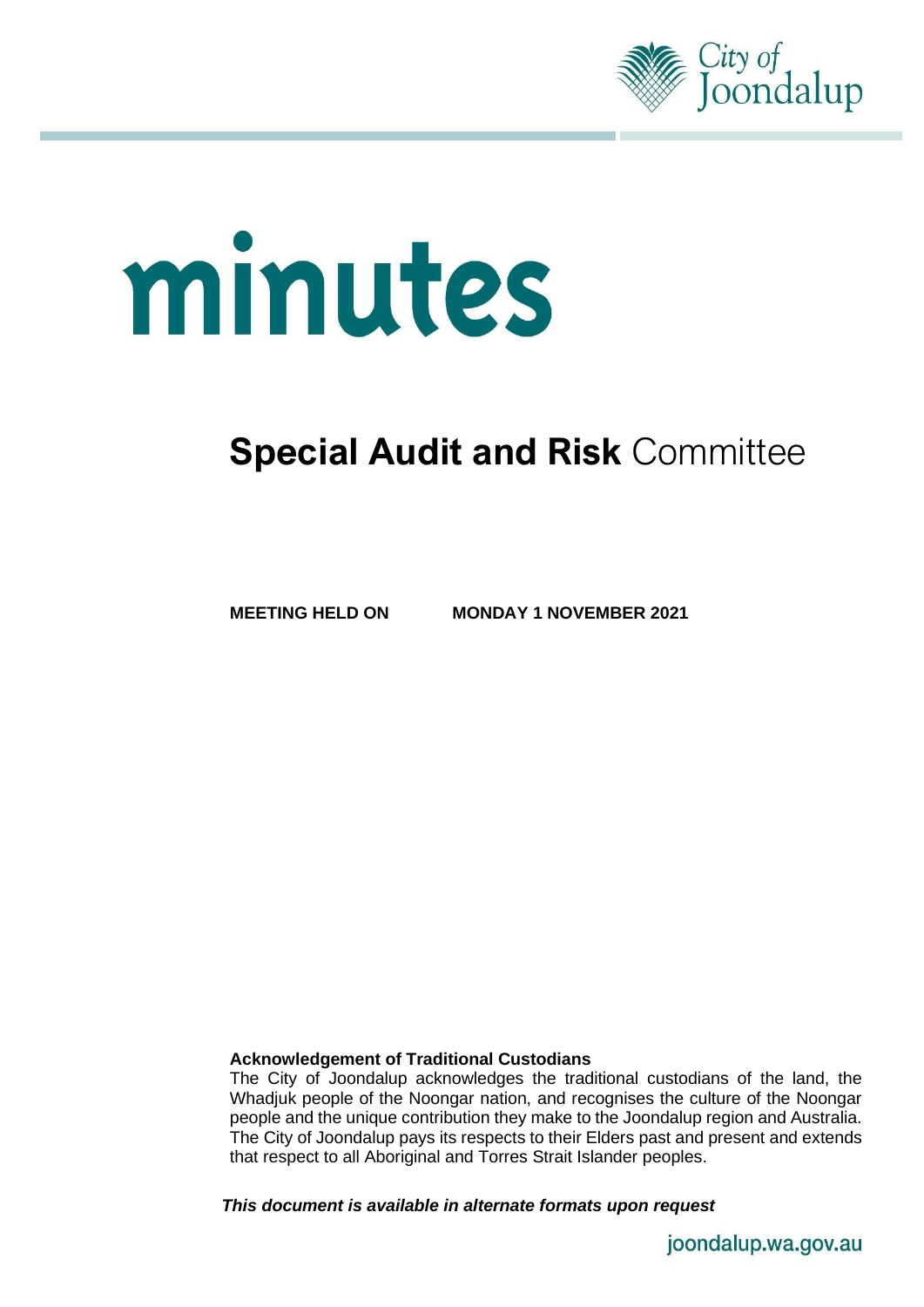# **TABLE OF CONTENTS**

| ITEM<br>NO. | <b>TITLE</b>                                                                                       | <b>PAGE</b><br>NO. |
|-------------|----------------------------------------------------------------------------------------------------|--------------------|
|             | <b>DECLARATION OF OPENING</b>                                                                      | $\mathbf{2}$       |
|             | DECLARATIONS OF FINANCIAL INTEREST / PROXIMITY<br>INTEREST / INTEREST THAT MAY AFFECT IMPARTIALITY | 3                  |
|             | <b>ELECTION OF PRESIDING MEMBER</b>                                                                | 3                  |
|             | <b>ELECTION OF DEPUTY PRESIDING MEMBER</b>                                                         | 3                  |
|             | APOLOGIES AND LEAVE OF ABSENCE                                                                     | 3                  |
|             | ANNOUNEMENTS BY THE PRESIDING MEMBER WITHOUT<br><b>DISCUSSION</b>                                  | 3                  |
|             | <b>IDENTIFICATION OF MATTERS FOR WHICH THE MEETING MAY</b><br><b>BE CLOSED TO THE PUBLIC</b>       | 4                  |
|             | <b>PETITIONS AND DEPUTATIONS</b>                                                                   | 4                  |
|             | <b>REPORT</b>                                                                                      | 5                  |
| 1           | SETTING OF MEETING DATES - AUDIT AND RISK COMMITTEE                                                | 5                  |
|             | <b>CLOSURE</b>                                                                                     | 9                  |

### **Note:**

Clause 15.10 of the City's *Meeting Procedures Local Law 2013* states:

*This local law applies generally to committee meetings except for clause 7.1 in respect of members seating and clause 7.8 in respect of limitation on members speaking.*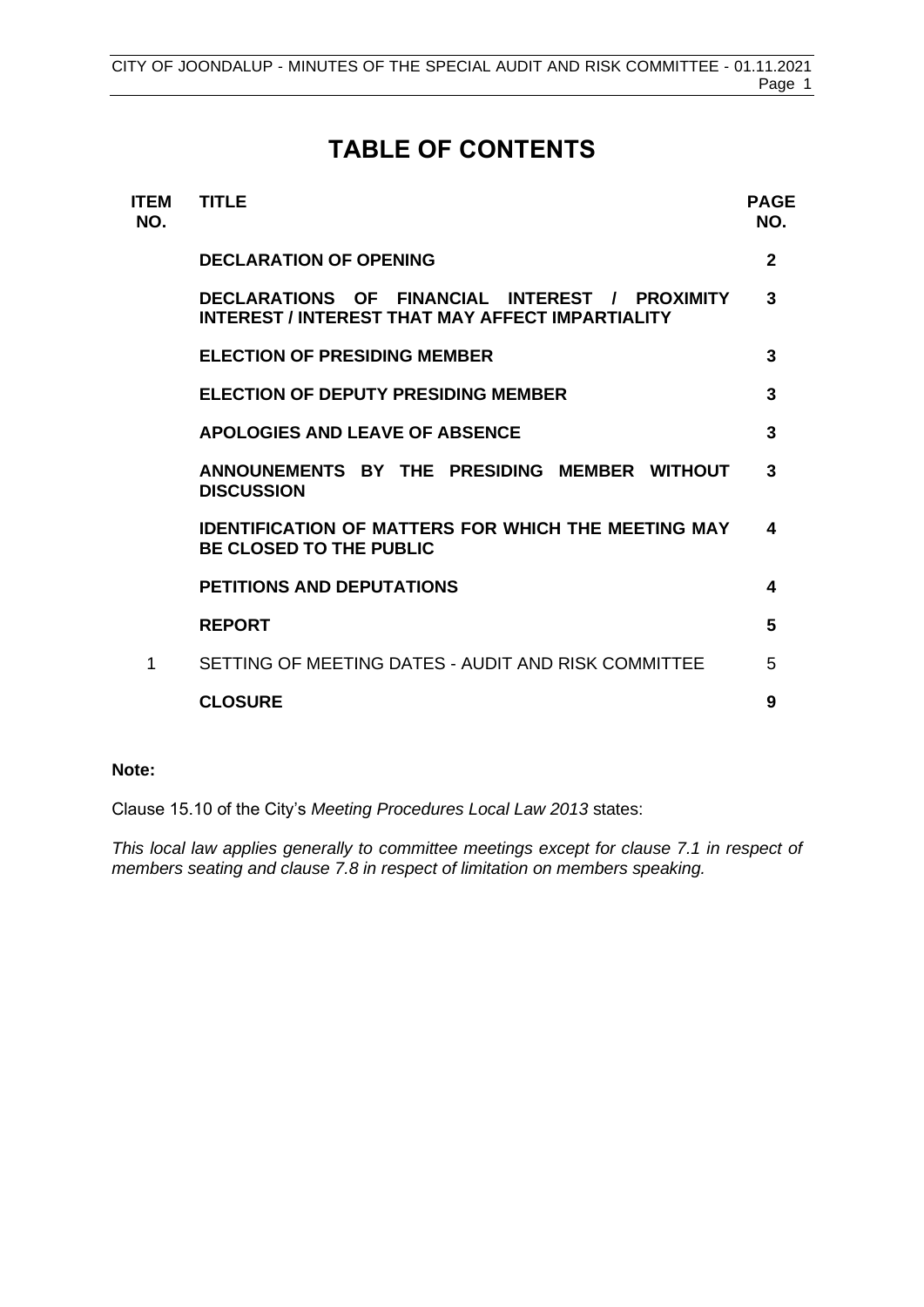# **CITY OF JOONDALUP**

# **MINUTES OF THE SPECIAL AUDIT AND RISK COMMITTEE MEETING HELD IN CONFERENCE ROOM 1, JOONDALUP CIVIC CENTRE, BOAS AVENUE, JOONDALUP ON MONDAY 1 NOVEMBER 2021.**

# **ATTENDANCE**

### **Committee Members**

Cr John Raftis Mayor Hon. Albert Jacob, JP Cr Tom McLean, JP Cr Nige Jones Cr Russell Poliwka Cr Russ Fishwick, JP Cr John Logan

### **Observers**

Cr Christine Hamilton-Prime, JP Cr Adrian Hill Cr Daniel Kingston Cr Christopher May Cr Suzanne Thompson Cr John Chester

# **Officers**

Mrs Kylie Bergmann Manager Governance Mrs Vivienne Stampalija Governance Coordinator Mrs Wendy Cowley **Governance Officer** 

Mr James Pearson Chief Executive Officer Mr Jamie Parry **Director Governance and Strategy** Ms Dale Page<br>
Mr Matthew MacPherson **Director Planning and Community Development**<br>
Mr Matthew MacPherson Acting Director Infrastructure Services Acting Director Infrastructure Services Mr Mat Humfrey Director Corporate Services

# <span id="page-2-0"></span>**DECLARATION OF OPENING**

The Chief Executive Officer declared the meeting open at 7.59pm.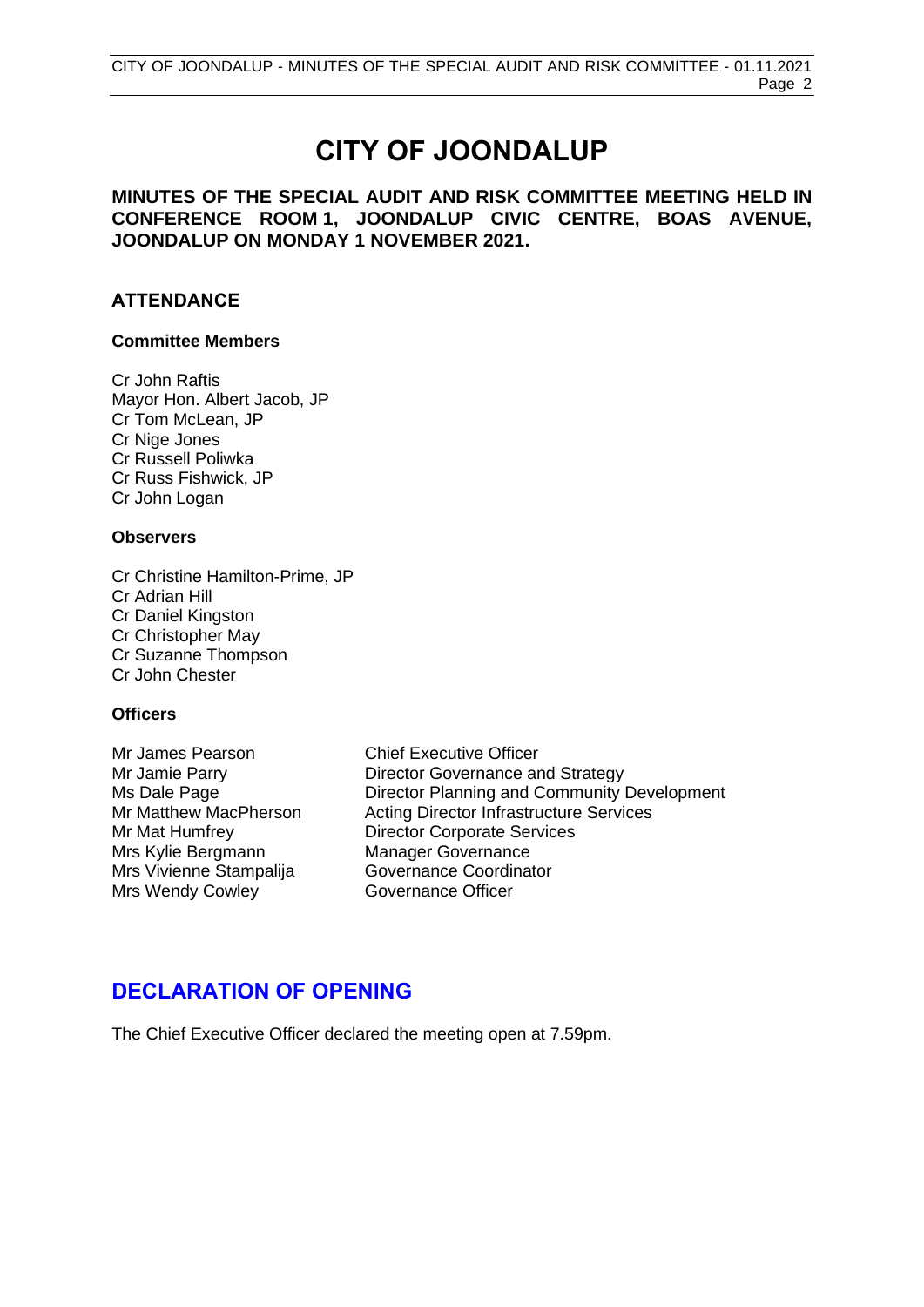# <span id="page-3-0"></span>**DECLARATIONS OF FINANCIAL INTEREST / PROXIMITY INTEREST / INTEREST THAT MAY AFFECT IMPARTIALITY**

Nil.

# <span id="page-3-1"></span>**ELECTION OF PRESIDING MEMBER**

Section 5.12 of the *Local Government Act 1995* (the Act) requires a committee appointed by a local government, to appoint a Presiding Member as the first item of business at its first meeting. Schedule 2.3 of the Act requires the Chief Executive Officer to preside.

Hon. Mayor Albert Jacob, JP nominated Cr John Raftis for the position of Presiding Member. Cr Raftis accepted the nomination.

There being no further nominations at the close of the Election for Presiding Member, Cr John Raftis was declared elected unopposed to the position of Presiding Member and assumed the Chair at 8.01pm.

# <span id="page-3-2"></span>**ELECTION OF DEPUTY PRESIDING MEMBER**

It is open for the Committee to elect a Deputy Presiding Member, who would chair the meeting in the absence of the Presiding Member. Alternatively, if the Presiding Member is unavailable to chair the meeting and no Deputy Presiding Member has been appointed, in accordance with Section 5.14 of the Act, the Committee Members present at the meeting may choose one of themselves to preside over the meeting.

Cr Nige Jones self-nominated for the position of Deputy Presiding Member.

There being no further nominations at the close of the Election for Deputy Presiding Member, Cr Nige Jones was declared elected unopposed to the position of Deputy Presiding Member.

# <span id="page-3-3"></span>**APOLOGIES AND LEAVE OF ABSENCE**

# **Apology**

Mr Richard Thomas, External Member.

### **Leave of Absence Previously Approved**

<span id="page-3-4"></span>

Cr Nige Jones 2 November 2021 inclusive.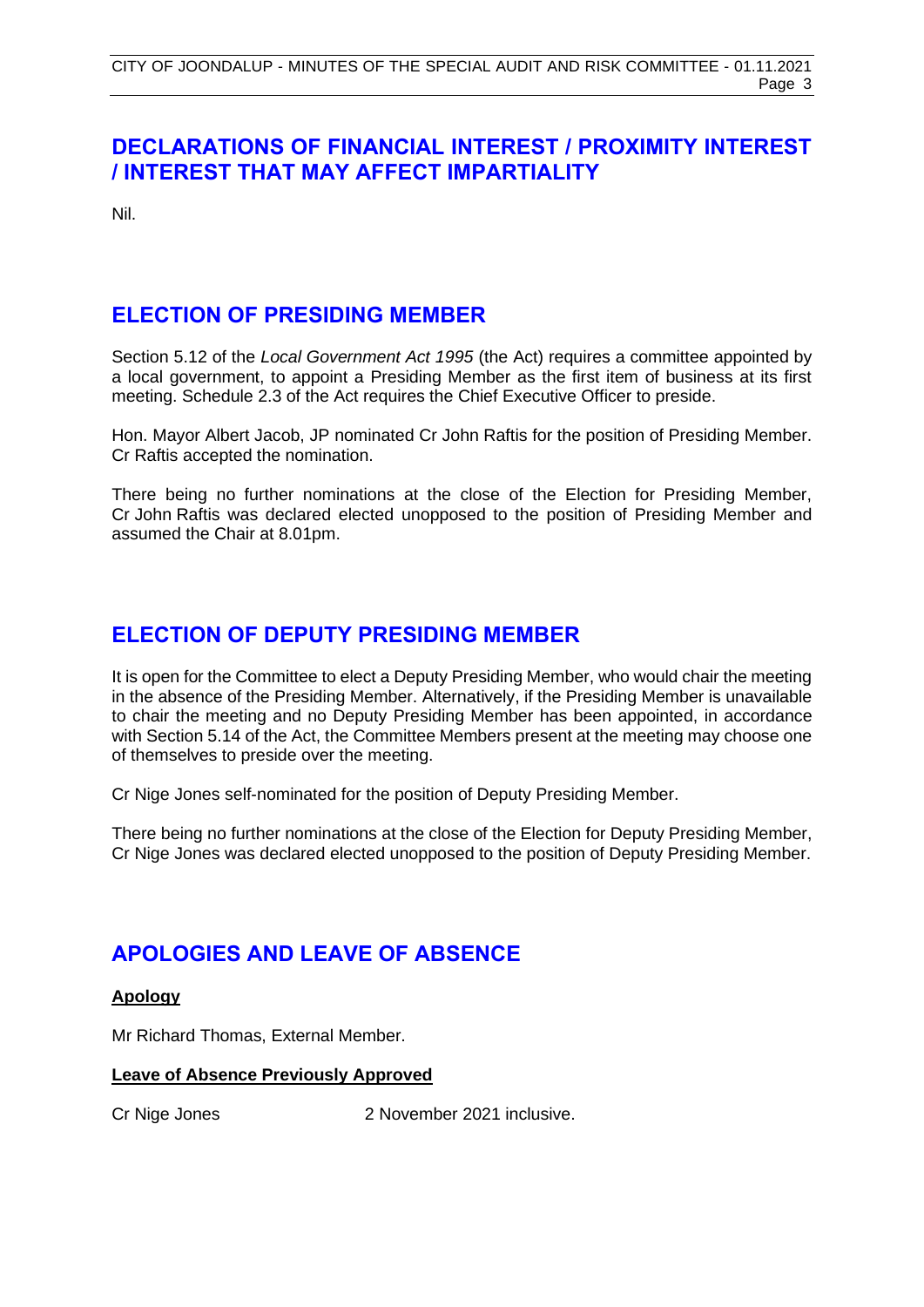# **ANNOUNCEMENTS BY THE PRESIDING MEMBER WITHOUT DISCUSSION**

Nil.

# <span id="page-4-0"></span>**IDENTIFICATION OF MATTERS FOR WHICH THE MEETING MAY BE CLOSED TO THE PUBLIC**

In accordance with Clause 5.2 of the City's *Meeting Procedures Local Law 2013*, this meeting was not open to the public.

# <span id="page-4-1"></span>**PETITIONS AND DEPUTATIONS**

Nil.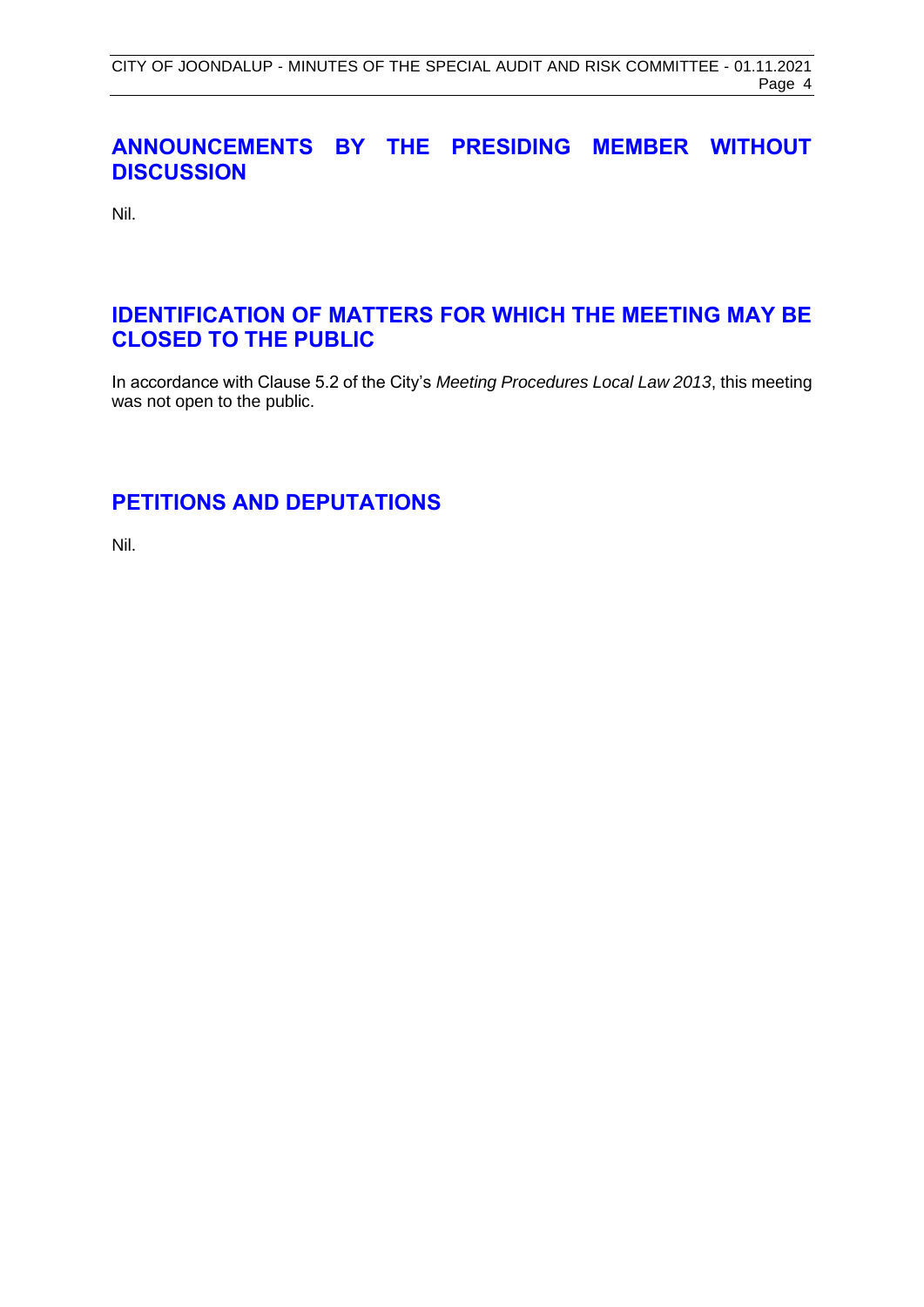# <span id="page-5-0"></span>**REPORT**

<span id="page-5-1"></span>

| <b>ITEM1</b>                          | SETTING OF MEETING DATES - AUDIT AND<br><b>RISK COMMITTEE</b>                                                                                                                                    |
|---------------------------------------|--------------------------------------------------------------------------------------------------------------------------------------------------------------------------------------------------|
| <b>WARD</b>                           | All                                                                                                                                                                                              |
| <b>RESPONSIBLE</b><br><b>DIRECTOR</b> | Mr Jamie Parry<br>Governance and Strategy                                                                                                                                                        |
| <b>FILE NUMBERS</b>                   | 107022, 02153, 101515                                                                                                                                                                            |
| <b>ATTACHMENT</b>                     | Nil                                                                                                                                                                                              |
| <b>AUTHORITY / DISCRETION</b>         | Executive - The substantial direction setting and oversight<br>role of Council, such as adopting plans and reports,<br>accepting tenders, directing operations, setting and<br>amending budgets. |

# **PURPOSE**

For the Audit and Risk Committee to consider the proposed schedule of committee meeting dates for 2022.

# **EXECUTIVE SUMMARY**

In order to assist with forward planning for all Elected Members, management and staff, a schedule of meeting dates has been prepared for the Audit and Risk Committee, ensuring synergy between meeting dates and critical statutory audit operations.

It is recommended that the Audit and Risk Committee adopts the meeting dates and times for the Audit and Risk Committee of the City of Joondalup to be held at the Joondalup Civic Centre (Conference Room 2), Boas Avenue, Joondalup.

# **BACKGROUND**

The Audit and Risk Committee was established at the Special Council meeting held on 6 November 2017. The role of the Audit and Risk Committee is to:

- 1. guide and assist the City in carrying out its functions:
	- under Part 6 Financial Management, of the *Local Government Act 1995*
	- in relation to audits conducted under Part 7 Audit, of the *Local Government Act 1995*
	- relating to other audits and other matters related to financial management.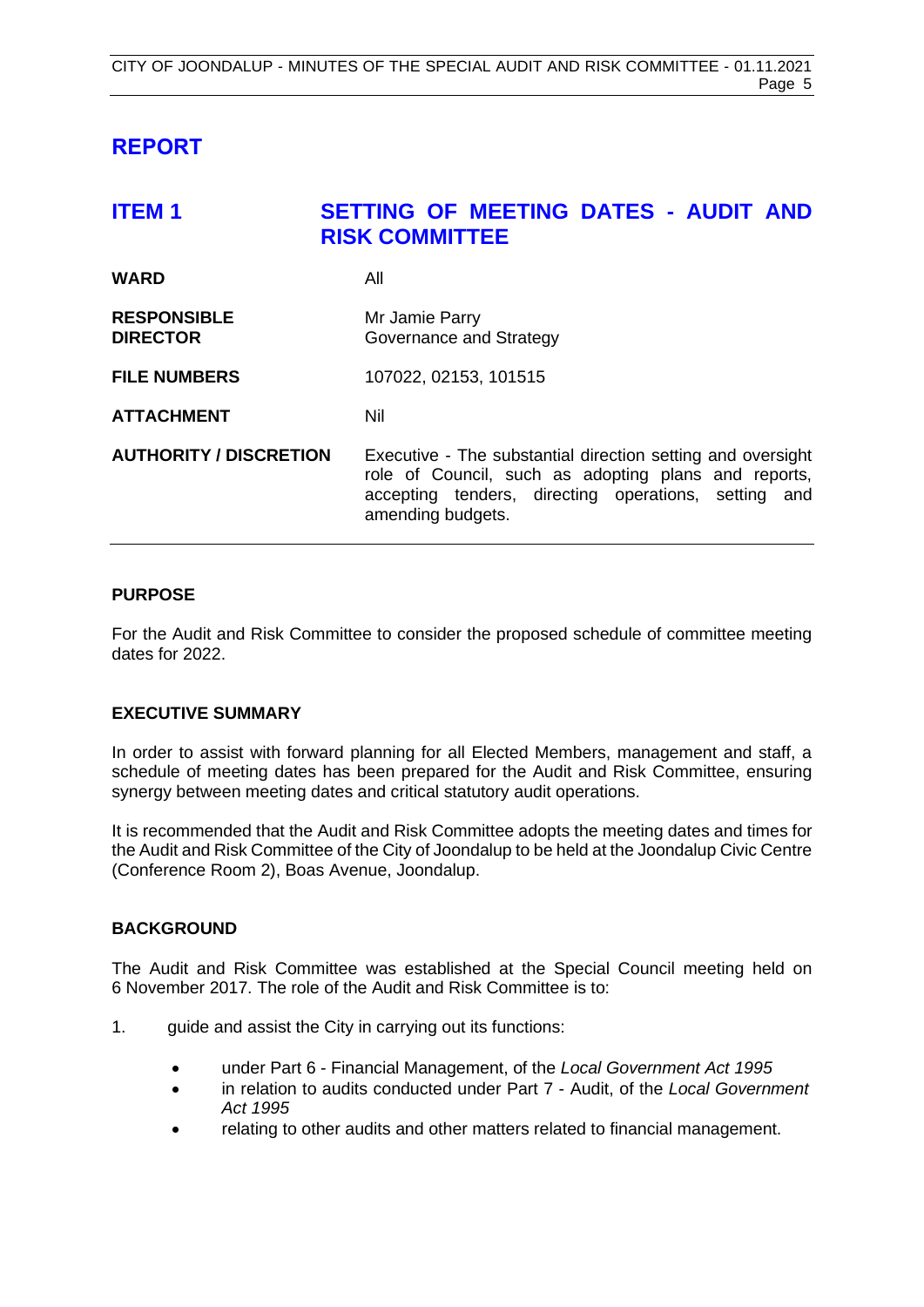- 2. Review the Chief Executive Officer's (CEO) report into the appropriateness and effectiveness of a local government's systems and procedures in relation to risk management, internal control and legislative compliance, given to it by the CEO under regulation 17 of the *Local Government (Audit) Regulations 1996* and:
	- report to the Council the results of that review; and
	- give the Council a copy of the CEOs report.
- 3. Monitor and advise the CEO when the CEO is carrying out functions in relation to a review:
	- under regulation 17(1) of the *Local Government (Audit) Regulations 1996*; and
	- of the appropriateness and effectiveness of the financial management systems and procedures of the City under regulation 5(2)(c) of the *Local Government (Financial Management) Regulations 1996*.
- 4. Support the auditor of the City to conduct an audit and carry out the auditor's other duties under the *Local Government Act 1995* in respect of the City and to oversee the implementation of any actions in accordance with regulation 16(f) of the *Local Government (Audit) Regulations 1996*.
- 5. Review and monitor the internal audit programme and the scope of internal audits.

The proposed 2022 schedule of Council meeting dates is based on the format used in recent years. That is, a monthly meeting format with Strategy Sessions held on the first Tuesday of each month, Briefing Sessions held on the second Tuesday and Council meetings on the third Tuesday.

This enables committee meetings to be scheduled on the Monday, Tuesday or Wednesday of weeks one, two and three so to minimise potential conflicts with other Council activities and provide a 'meeting-free' week in the fourth week of each month.

It is preferable to hold committee meetings in the first week of the month, thereby enabling committee recommendations to be listed in the Briefing Session agenda and subsequently the Council meeting agenda, however this may not always be possible due to other scheduled meetings.

# **DETAILS**

The Audit and Risk Committee is a committee required to be established in accordance with the *Local Government Act 1995* and associated regulations. It is responsible for matters associated with all aspects of financial auditing, legislative compliance, risk management and reviewing the efficiency of the City's use of resources.

Meetings of this committee are usually associated with statutory reporting requirements, including endorsement of the Annual Compliance Audit Return, appointment of the City's Auditor, and adoption of the Audited Financial Statements and Annual Report.

The Compliance Audit Return is required to be endorsed by Council and submitted to the Department of Local Government, Sport and Cultural Industries before 31 March annually. Consideration of the City's audit focus often occurs in August, with the audited financial statements usually finalised in November by the Office of Auditor General (OAG), enabling review and adoption by the committee and Council in December.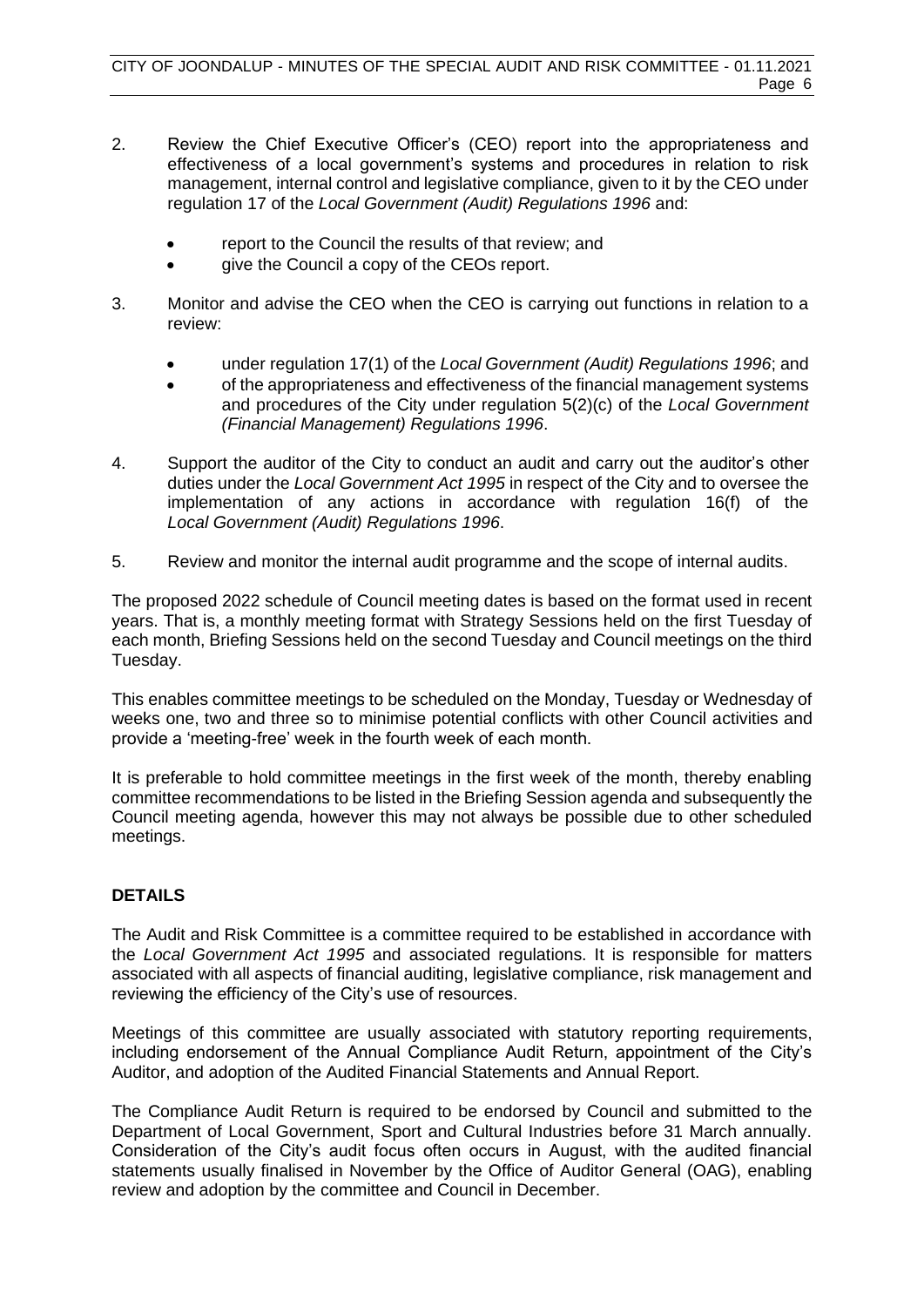In this regard, a further special committee meeting will be determined for the purpose of acceptance of the City's Financial Statements and *2020-21 Annual Report* prior to 31 December 2021. This will enable sufficient time for statutory advertising of the acceptance of the *2020-21 Annual Report* prior to the holding of the proposed Annual General Meeting of Electors to be held on 8 February 2022.

It is therefore suggested that the Audit and Risk Committee meets as follows:

# 2022

- Tuesday 1 March 2022, commencing at 5.45pm.
- Monday 8 August 2022, commencing at 5.45pm.
- Tuesday 8 November 2022, commencing at 5.45pm.

# **Issues and Options Considered**

The Audit and Risk Committee can either:

- adopt the meeting dates as proposed in this Report or
- amend the meeting dates.

# **Legislation / Strategic Community Plan / Policy Implications**

| Legislation | Local Government Act 1995.                                |
|-------------|-----------------------------------------------------------|
|             | Local Government (Administration) Regulations 1996.       |
|             | Local Government (Audit) Regulations 1996.                |
|             | Local Government (Financial Management) Regulations 1996. |
|             | City of Joondalup Meeting Procedures Local Law 2013.      |

# **Strategic Community Plan**

- **Key theme** Governance and Leadership.
- **Objective Corporate capacity.**
- **Strategic initiative** Not applicable.
- **Policy** Not applicable.

# **Risk Management Considerations**

Should forward planning of committee meetings not be identified, then there is a risk for meetings to be held on an ad-hoc basis, lacking coordination with other key meetings and corporate planning processes.

# **Financial / Budget Implications**

Not applicable.

# **Regional Significance**

Not applicable.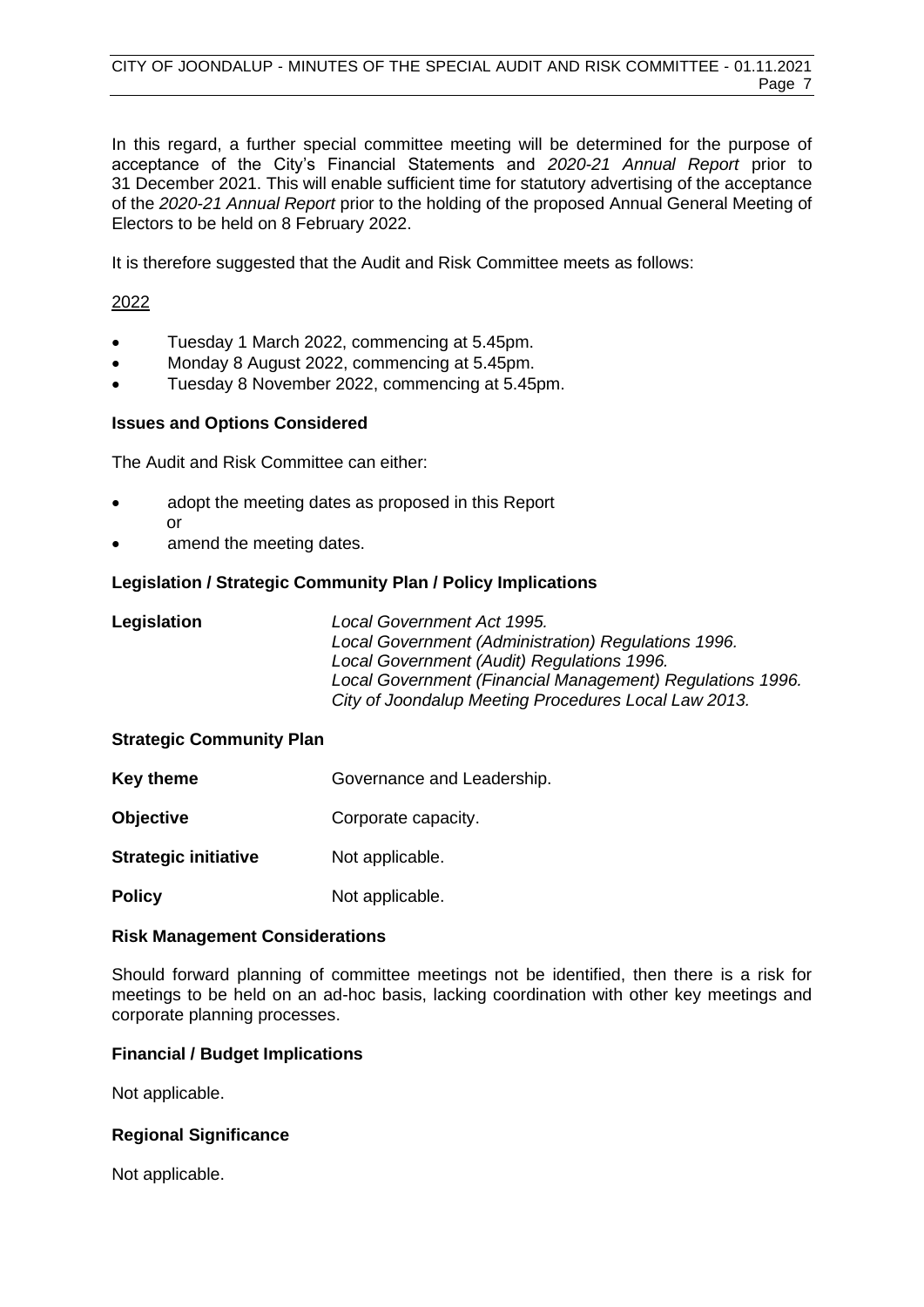# **Sustainability Implications**

Not applicable.

# **Consultation**

Not applicable.

# **COMMENT**

The proposed dates have been based on the statutory reporting outcomes required of the Audit and Risk Committee, the broader monthly meeting cycle of Council, as well as being cognisant of proposed meeting dates for a variety of other committees and civic events.

### **VOTING REQUIREMENTS**

Simple Majority.

**MOVED Cr Fishwick, SECONDED Cr Logan that Council that the Audit and Risk Committee ADOPTS the following meeting dates and times for the Audit and Risk Committee of the City of Joondalup to be held at the Joondalup Civic Centre (Conference Room 2), Boas Avenue, Joondalup:**

- **1 Tuesday 1 March 2022, commencing at 5.45pm;**
- **2 Monday 8 August 2022, commencing at 5.45pm;**
- **3 Tuesday 8 November 2022, commencing at 5.45pm.**

### **The Motion was Put and CARRIED (7/0)**

**In favour of the Motion:** Cr Raftis, Mayor Jacob, Crs Fishwick, Jones, Logan, McLean and Poliwka.